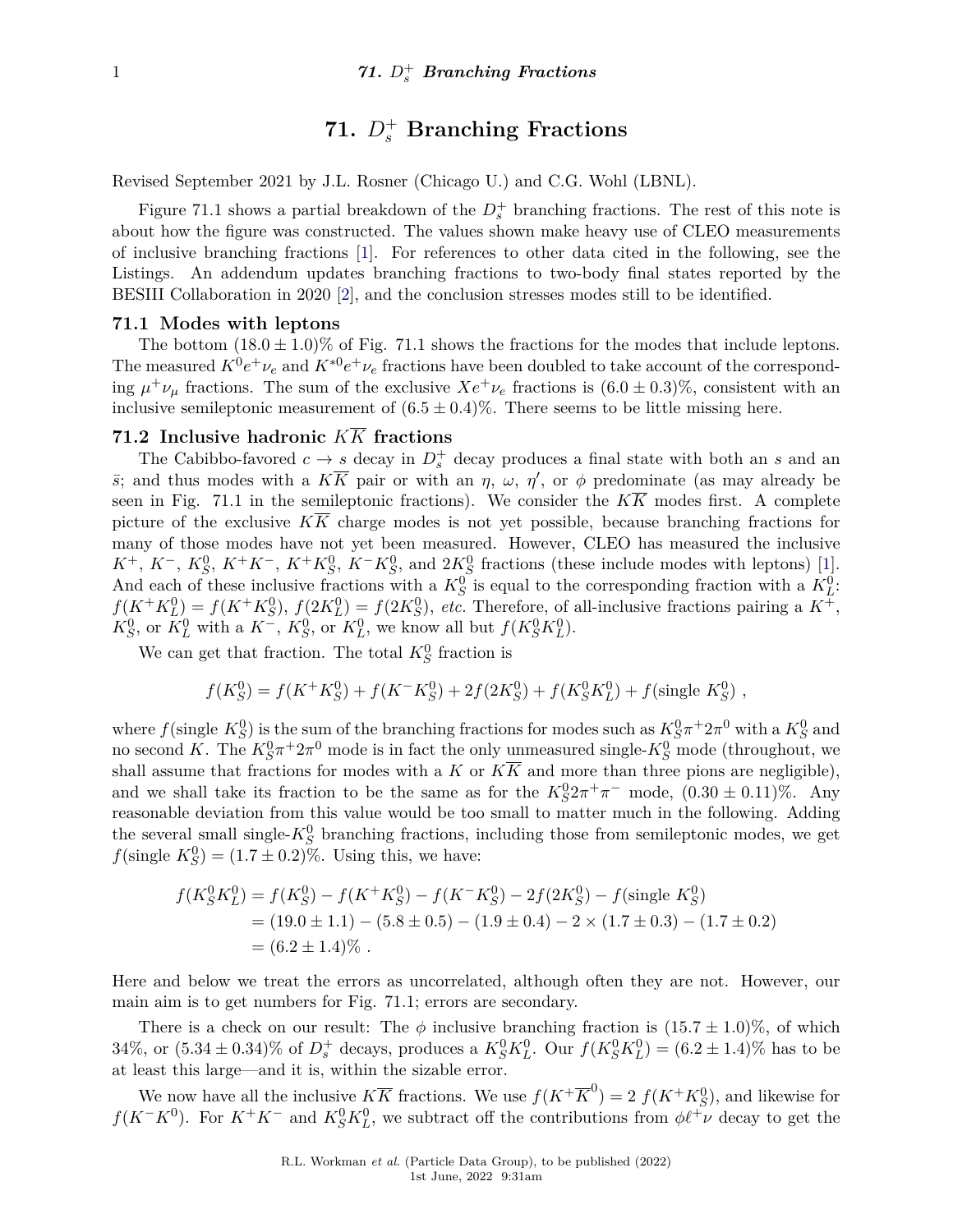purely hadronic  $K\overline{K}$  inclusive fractions:

$$
f(K^+K^-, \text{hadronic}) = (15.8 \pm 0.7) - (2.1 \pm 0.3) = (13.7 \pm 0.8)\%
$$
  
\n
$$
f(K^+\overline{K}^0, \text{hadronic}) = (11.6 \pm 1.0)\%
$$
  
\n
$$
f(K^-K^0, \text{hadronic}) = (3.8 \pm 0.8)\%
$$
  
\n
$$
f(2K_S^0 + 2K_L^0, \text{hadronic}) = (3.4 \pm 0.6)\%
$$
  
\n
$$
f(K_S^0K_L^0, \text{hadronic}) = (6.2 \pm 1.4) - (1.5 \pm 0.2) = (4.7 \pm 1.4)\%
$$
.



**Figure 71.1:** A partial breakdown of  $D_s^+$  branching fractions. The hadronic bins in the left column show inclusive fractions. Shading within a bin shows how much of the inclusive fraction is not yet accounted for by adding up all the relevant exclusive fractions. The inclusive hadronic  $\phi$  fraction is spread over three bins, in proportion to its decay fractions into  $K^+K^-$ ,  $K_S^0K_L^0$ , and no- $K\bar{K}$  modes.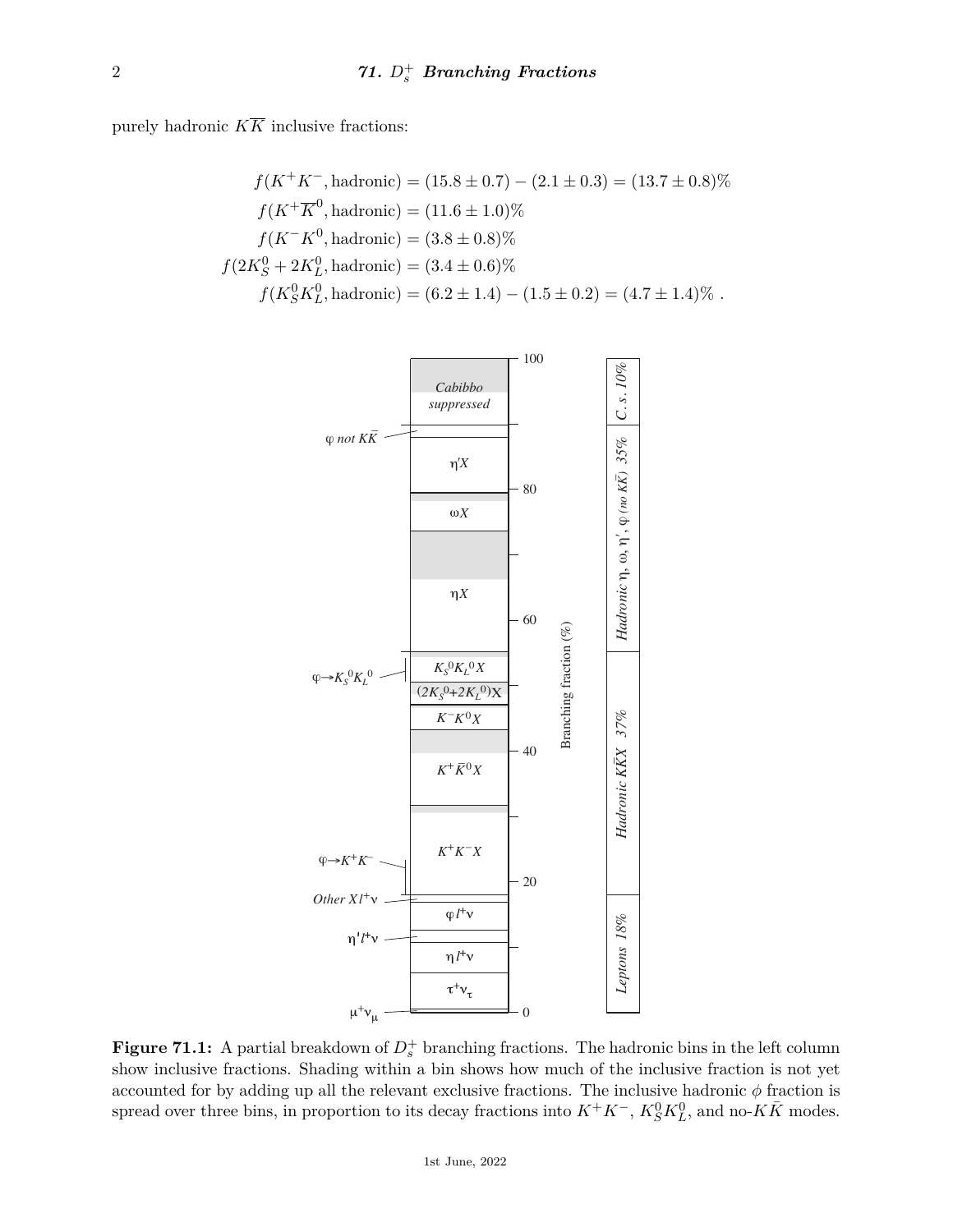The fractions are shown in Fig. 71.1. They total  $(37.2 \pm 2.2)\%$  of  $D_s^+$  decays.

We can add more information to the figure by summing up measured branching fractions for exclusive modes within each bin:

*K*<sup>+</sup>*K*<sup>−</sup> *modes*—The sum of measured  $K^+K^-\pi^+$ ,  $K^+K^-\pi^+\pi^0$ , and  $K^+K^-2\pi^+\pi^-$  branching fractions is  $(12.6 \pm 0.6)\%$ . That leaves  $(1.1 \pm 1.0)\%$  for the  $K^+K^-\pi^+2\pi^0$  mode, which is the only other  $K^+K^-$  mode with three or fewer pions. In Fig. 71.1, this unmeasured part of the  $K^+K^$ bin is shaded.

 $K^+\overline{K}^0$  *modes* —Two times the sum of the measured  $K^+K^0_S$ ,  $K^+K^0_S\pi^0$ , and  $K^+K^0_S\pi^+\pi^-$  branching fractions is  $(8.0 \pm 0.5)\%$ . This leaves  $(3.6 \pm 1.1)\%$  for the unmeasured  $K^+ \overline{K}^0$  modes (there are three such modes with three or fewer pions). This is shaded in the figure.

 $K^-K^0$  modes—Twice the  $K^-K^0_S 2\pi^+$  fraction is  $(3.4 \pm 0.2)\%$ , which leaves about  $(0.4 \pm 0.8)\%$ for  $K^-K^02\pi^+\pi^0$ , the only other  $K^-K^0$  mode with three or fewer pions.

 $2K_S^0 + 2K_L^0$  modes—The  $2K_S^0 \pi^+$  and  $2K_S^0 2\pi^+ \pi^-$  fractions sum to  $(0.86 \pm 0.07)$ %; this times two (for the corresponding  $2K_L^0$  modes) is  $(1.72 \pm 0.14)\%$ . This leaves about  $(1.7 \pm 0.7)\%$  for other  $2K_S^0 + 2K_L^0$  modes.

 $K_S^0 K_L^0$  modes—Most of the  $K_S^0 K_L^0$  fraction is accounted for by  $\phi$  decays (see below).

## **71.3** Inclusive hadronic  $\eta$ ,  $\omega$ ,  $\eta'$ , and  $\phi$  fractions

These are easier. We start with the inclusive branching fractions, and then, to avoid double counting, subtract: (1) fractions for modes with leptons; (2)  $\eta$  mesons that are included in the inclusive  $\eta'$  fraction; and (3)  $K^+K^-$  and  $K_S^0K_L^0$  from  $\phi$  decays:

$$
f(\eta \text{ hadronic}) = f(\eta \text{ inclusive}) - 0.65 f(\eta' \text{ inclusive}) - f(\eta \ell^+ \nu) = (18.5 \pm 3.0)\%
$$
  
\n
$$
f(\omega \text{ hadronic}) = f(\omega \text{ inclusive}) - 0.026 f(\eta' \text{ inclusive}) = (5.8 \pm 1.4)\%
$$
  
\n
$$
f(\eta' \text{ hadronic}) = f(\eta' \text{ inclusive}) - f(\eta' \ell^+ \nu) = (8.5 \pm 1.5)\%
$$
  
\n
$$
f(\phi \text{ hadronic}, \forall K \overline{K}) = 0.17 \left[ f(\phi \text{ inclusive}) - f(\phi \ell^+ \nu) \right] = (1.9 \pm 0.2)\%
$$
.

The factors 0.65, 0.026, and 0.17 are the  $\eta' \to \eta$ ,  $\eta' \to \omega$ , and  $\phi \to K\overline{K}$  branching fractions. Figure 71.1 shows the results; the sum is  $(34.7 \pm 3.6)\%$ , which is about equal to the hadronic  $K\overline{K}$  total.

Note that the bin marked  $\phi$  near the top of Fig. 71.1 includes neither the  $\phi l^+ \nu$  decays nor the 83% of other  $\phi$  decays that produce a  $K\overline{K}$  pair. There is twice as much  $\phi$  in the  $K_S^0K_L^0$  bin, and nearly three times as much in the  $K^+K^-$  bin. These contributions are indicated in those bins.

Again, we can show how much of each bin is accounted for by measured exclusive branching fractions: *η modes*—The sum of  $\eta \pi^+$ ,  $\eta \pi^+ \pi^0$  (nearly all  $\eta \rho^+$ ), and  $\eta K^+$  branching fractions is  $(11.1 \pm 1.2)\%$ , which leaves a good part of the inclusive hadronic *η* fraction,  $(18.5 \pm 3.0)\%$ , to be accounted for. This is shaded in the figure. *ω* modes—The sum of  $\omega \pi^+$ ,  $\omega \pi^+ \pi^0$ , and  $\omega 2\pi^+ \pi^$ fractions is  $(4.6 \pm 0.9)\%$ , which is nearly as large as the inclusive hadronic  $\omega$  fraction,  $(5.8 \pm 1.4)\%$ . *η*  $\eta$  *modes*—The sum of  $\eta' \pi^+$ ,  $\eta' \rho^+$ , and  $\eta' K^+$  fractions is  $(9.9 \pm 1.5)$ %, which is larger than but not in serious disagreement with the inclusive hadronic  $\eta'$  fraction,  $(8.5 \pm 1.5)\%$ .

#### **71.4 Cabibbo-suppressed modes**

The sum of the fractions for modes with a  $K\bar{K}$ ,  $\eta$ ,  $\omega$ ,  $\eta'$ , or leptons is  $(89.9 \pm 4.4)\%$ . The remaining  $(10.1 \pm 4.4)\%$  is to Cabibbo-suppressed modes, mainly single- $K$ + pions and multiplepion modes (see below). However, it should be noted that some small parts of the modes already discussed are Cabibbo-suppressed. For example, the  $(1.1 \pm 0.2)$ % of  $D_s^+$  decays to  $K^0 \ell \nu$  or  $K^{*0} \ell \nu$